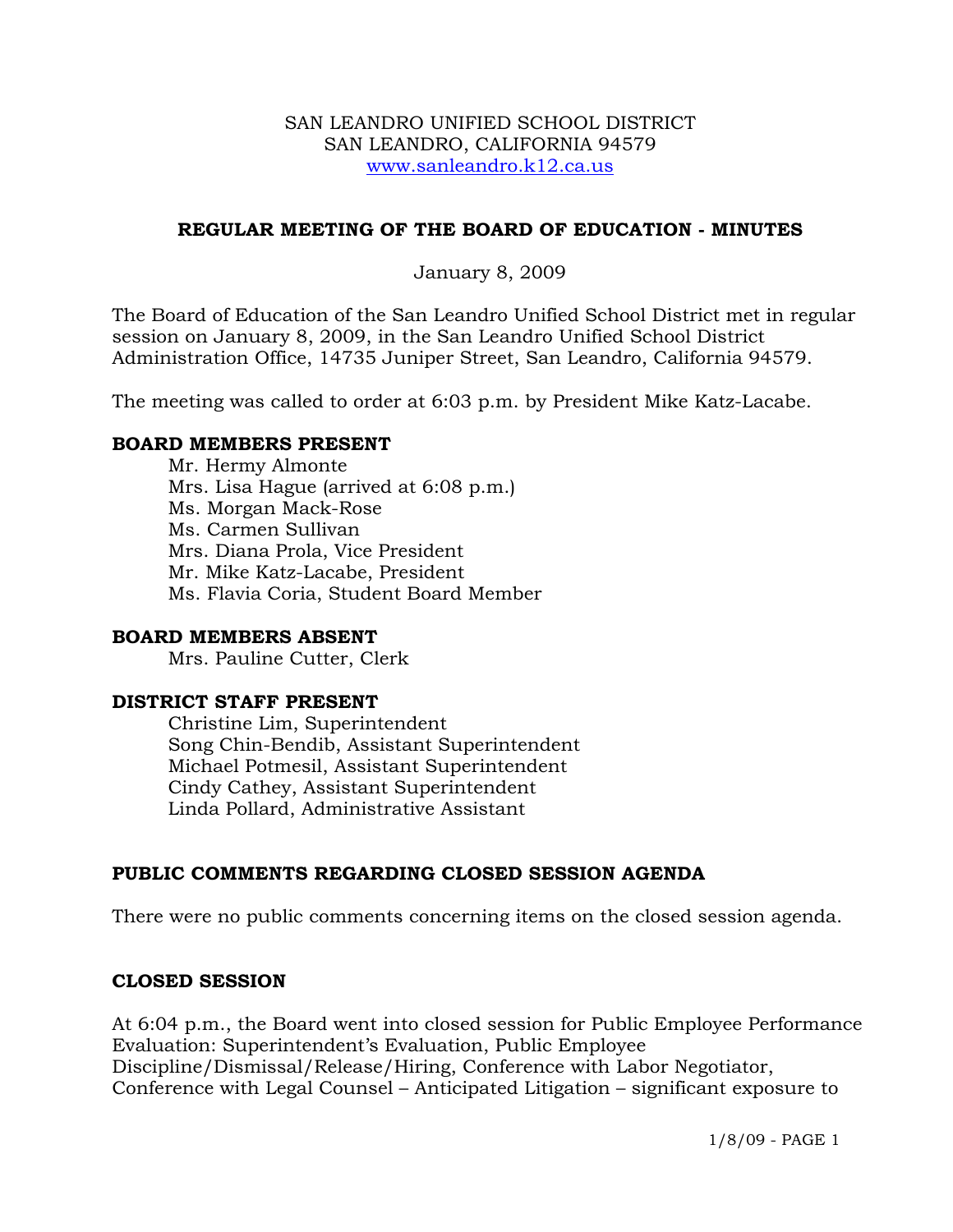litigation, Conference with Real Property Negotiator – Property(ies), and Conference with Legal Counsel – Existing Litigation pursuant to Government Code Sections 54957, 54957.6, 54956.(b), 54956.8, and 54956.9. The closed session was adjourned at 7:25 p.m.

The Board returned to open session at 7:33 p.m. with the Pledge of Allegiance to the Flag. President Katz-Lacabe said the Board had been in closed session where no action was taken.

# **APPROVAL OF AGENDA**

On a motion made by Mrs. Hague and seconded by Mrs. Prola, the Board approved the agenda for the regular meeting of January 8, 2009, by a 6-0 vote. Trustee Cutter was absent.

### **PRESENTATIONS**

Betty Parks, Business Consultant working with Reality Mentor Incorporated (RMI) presented information related to the services and programs offered by RMI. RMI is a nonprofit corporation designed to help high-risk students of color gain the life-skill, self-esteem and confidence to become a productive member of society. The mentoring model includes trained professionals who are linked with selected high school students to provide them with opportunities to link classroom instruction with real world experiences.

Reality Mentors' services include:

- Recruiting and training adult volunteers to serve as mentors
- Working with the school district to identify youth who are at-risk of dropping out of school
- Interviewing mentees and mentors to make a good match
- Job shadowing opportunities with local employers
- Life-skills training for youth including anger management communications and leadership development
- Entrepreneurial training
- Providing field trips to various venues

#### **ACTION ITEM**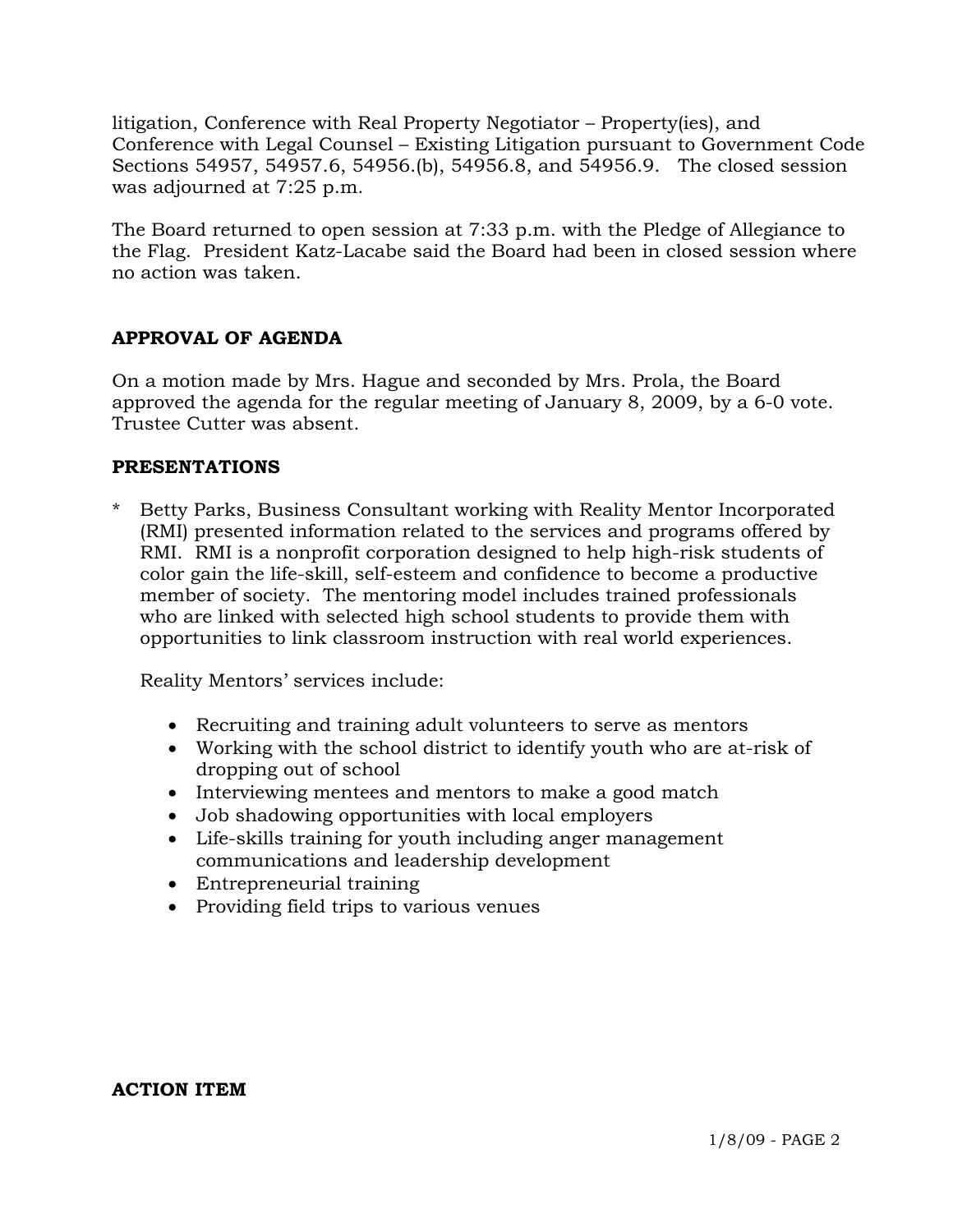### Educational Services

3.1-A Memorandum of Understanding between the San Leandro Unified School District and Reality Mentor Incorporated

> On a motion made by Ms. Mack-Rose and seconded by Ms. Sullivan, the Board approved the Memorandum of Understanding between the San Leandro Unified School District and Reality Mentor Incorporated by a 6-0 vote. Trustee Cutter was absent.

# **PUBLIC TESTIMONY ON NON-AGENDA ITEMS**

- Bonnie Ann Saar from the Davis Street Family Resource Center introduced herself to the Board and thanked them for their on-going support, adding that she was looking forward to working with them in the future.
- Mark Hamilton, John Muir Middle School counselor, addressed the Board regarding the LEA Plan and lack of funding to meet our goals. He encouraged the Board and staff to express their concern to the legislators. He also suggested that the Board consider adjusting the time of the meeting when open session begins later than 7 p.m., to avoid undercutting the meeting time.

# **REPORTS**

- 1) Correspondence There was no report.
- 2) Student Board Member Report Flavia Coria updated the Board on events at San Leandro High School. Highlights included: Holiday Drive was from December 8-19. The week before the winter break, there was a Winter Boutique Solstice where the Business Academy sold items such as belts and jewelry; and students had their picture taken with Santa. The Associate Student Body hosted a teachers' luncheon and are considering sponsoring a senior girls-only "Powder-Puff" flag-football game at Burrell Field.

The week of January 20 the Associate Student Body will have a Peace (Power, Effort, Appreciation, Change, Everyone) Week. The week will be filled with different activities each day ending with the students forming a "human peace sign."

Ms. Coria would like to survey the students on what they like and what changes they would like to see happen at the high school.

3) Superintendent's Report – Superintendent Lim sadly announced the tragic loss of two students over the holiday break: Gerald Catalin, a 12th grade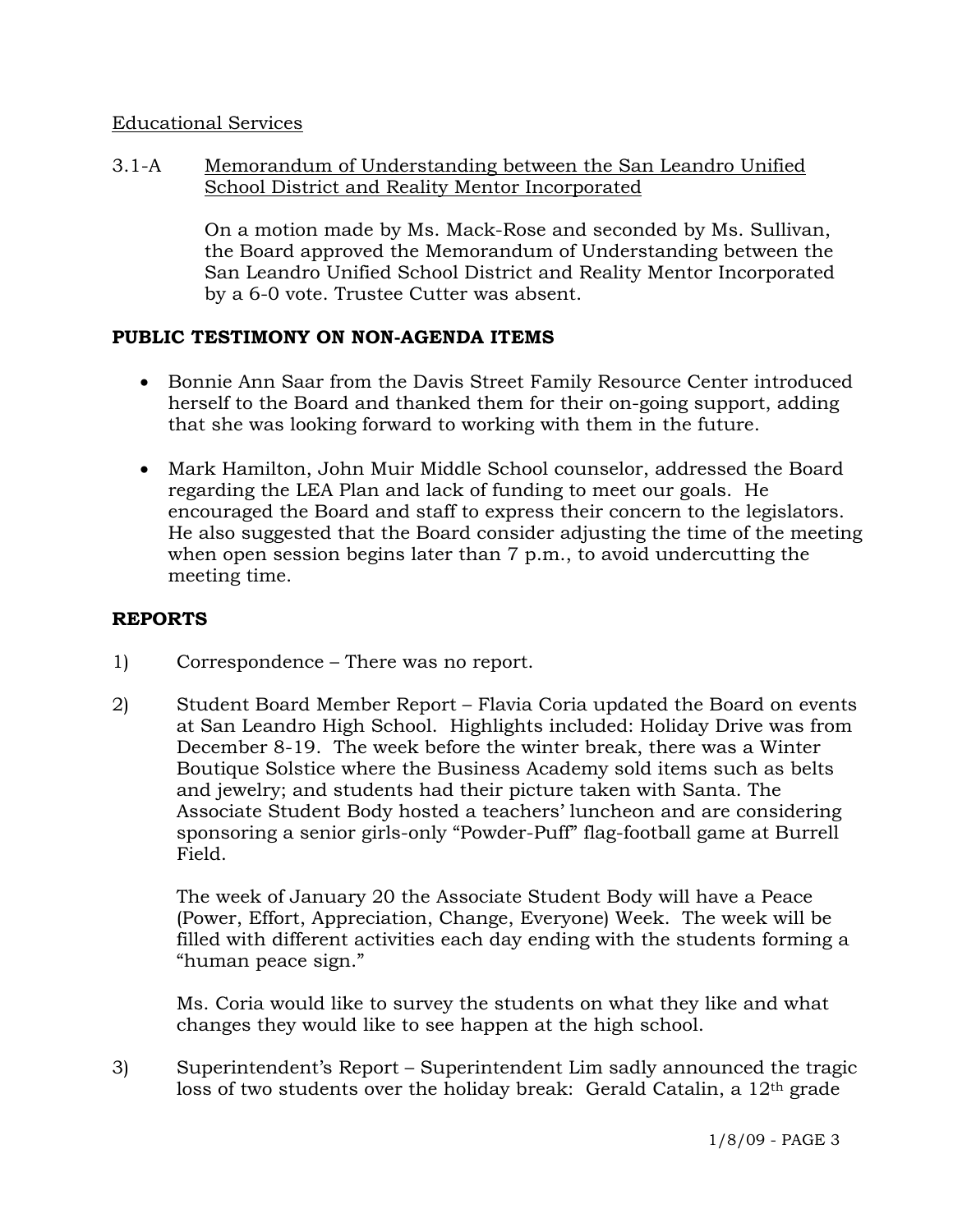student at Lincoln High School, and David Nava, 14, a former student of Roosevelt Elementary School and Bancroft Middle School; and parent activist Gerald Shovlin, who passed away on January 6 of cancer. She requested that the meeting be adjourned in their memory.

Superintendent Lim commented on the state budget and the impact on districts throughout the state, stating that Cabinet has been and will continue to review District practices and systems, noting that with a \$1.4 million fund balance, San Leandro Unified has been very fortunate. Superintendent. Lim also said that as staff continues to analyze the fiscal situation, she will be monitoring every legal contract and all conference attendance, reporting that she would not be attending the Superintendents' Symposium this year. She stressed that in order to make payroll, we need to cautiously look at every expense. A special Board workshop on budget priorities will be scheduled, at which time, we can all come together to develop a plan that addresses the situation and get us through the next two years.

Ms. Lim has been invited to be part of an expert panel on January 22 from 10-4 p.m. in Sacrament that is charged with creating the framework for a statewide profession development strand on culturally responsive instruction addressing recommendation #4, "Provide Culturally Relevant Professional Developing for All School Personnel", one of the fourteen recommendations developed by Jack O-Connell's P-16 Council for closing the achievement gap.

# **PRESENTATIONS**

- Amy Furtado, Principal, presented information on the Saturday, January 24, 2009, *Educational Summit for Education, "Yes, We Can!" Partners for Student Success*, which is sponsored by the San Leandro High School Parents Equity Committee. This exciting educational Summit offers both parent and student workshops designed to answer questions, provide resources and de-mystify the college going experiences. The workshop is from 8 a.m. to 1 p.m. and includes:
	- Latino Business Professionals: *How to succeed and find support in college*
	- Financial Planning: *College and beyond*
	- Dr. Saheli: Creating *success and supporting students*
	- The Quad, Study Skills for Students
	- GEAR Up: Lifelong Study Skills by Jaliza Eagles
	- Reality Mentor: *A Program for African American* males
	- Know your A-G Requirements

# **PRESENTATION**

\* Cindy Cathey, Assistant Superintendent for Educational Services, and staff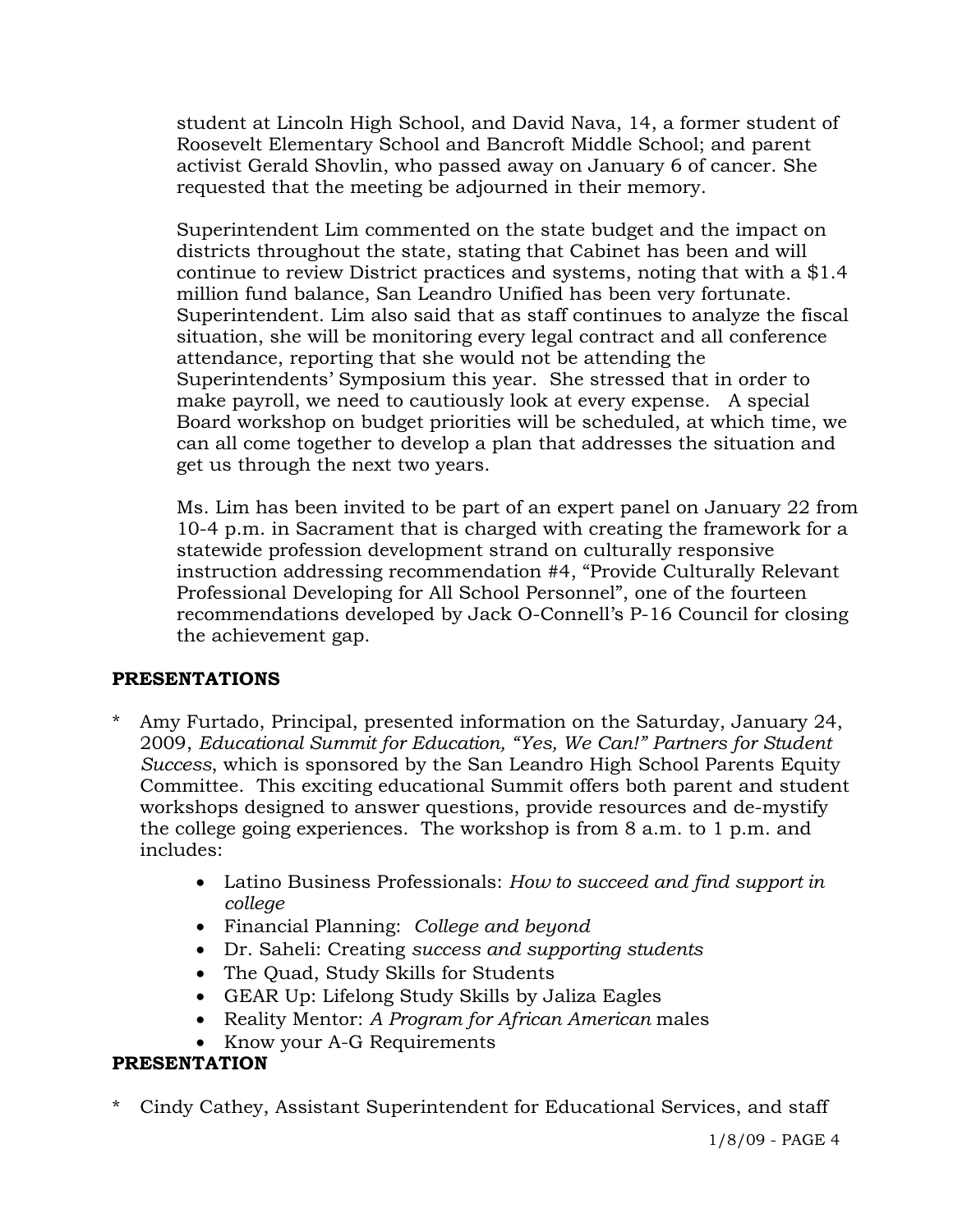presented highlights of the District 2009-2013 Local Education Agency Plan (LEA Plan). The LEA Plan describes the actions that the District will take to ensure that it meets certain programmatic requirements, including coordination of services, needs assessments, consultations, school choice, supplemental services, services to homeless students, and others as required. The LEA Plan is not a strategic plan for the District, but rather a single, coordinated and comprehensive plan that describes the educational services for all students that can be used to guide implementation of federal and statefunded programs, the allocation of resources, and reporting requirements. The activities included in the plan are designed to help the District meet the following five goals established by the state to align with No Child Left Behind:

- Goal #1: All students will reach high standards, at a minimum attaining proficiency or better in reading and mathematics, by 2013-2014.
- Goal #2: All limited-English proficient students will become proficient in English and reach high academic standards, at a minimum attaining proficiency or better in reading/language arts and mathematics.
- Goal #3: By 2005-2006, all students will be taught by highly qualified teachers.
- Goal #4: All students will be educated in learning environments that are safe, drug-free, and conducive to learning.
- Goal #5: All students will graduate from high school.

 The Board asked for clarification on several issues which were addressed by staff.

 Mrs. Prola would like staff to provide a presentation on how the District is serving those high achieving students.

# **ACTION**

# Educational Services

# 3.2-A 2009-2013 Local Educational Agency Plan (LEA Plan)

On a motion made by Mrs. Prola and seconded by Mrs. Hague, the Board approved the 2009-2013 Local Educational Agency (LEA) Plan by a 6-0 vote. Trustee Cutter was absent.

# **PRESENTATION**

San Leandro High School Principal Amy Furtado's "Red Zone" presentation was pulled from the agenda, as well as Conference Item 2.1-CF, Job Description and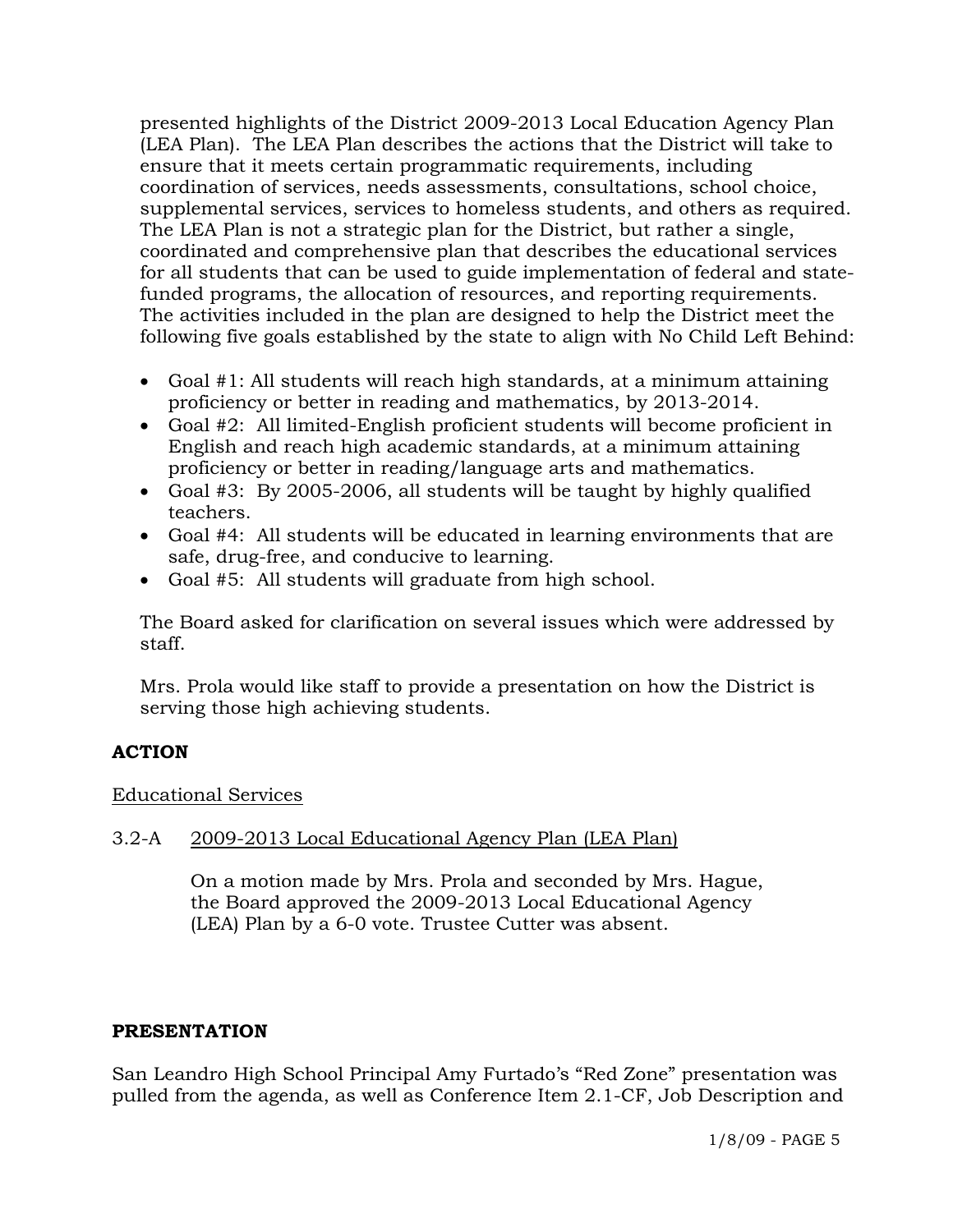Position for a Limited Term 0.50 FTE Measure B Project Liaison and a 0.60 FTE Teacher on Special Assignment.

# **CONSENT ITEMS**

Three items were pulled from the Consent Calendar: 1.2-C, Resolution #09-01, Authorizing Certain Persons to Draw Funds requested by Mrs. Prola; 3.2-C, Resolution #09-02, National "No Name Calling Week;" requested by Mr. Katz-Lacabe; and 4.1-C, Contract Agreement with Davis Street Community Center for 2007-08 requested by Ms. Mack-Rose.

Assistant Superintendent of Human Resources Mike Potmesil asked that the Personnel Report be pulled to amend the Classified Employees report.

General Services

1.1-C Approval of Board Minutes – November 18, 2008

Educational Services

- 3.1-C Acceptance of Donations
- 3.4-C Memorandum of Understanding between Washington Elementary School and Community Matters of Santa Rosa for the Safe Schools Ambassadors Program
- 4.2-C Resolution #09-03 to Declare Certain Equipment Surplus and/or Obsolete

On a motion made by Ms. Sullivan and seconded by Ms. Mack-Rose, the Board approved the remaining consent items by a 6-0 vote. Trustee Cutter was absent.

General Services

# 1.2-C Resolution #09-01 Authorizing Certain Persons to Draw Funds

Mrs. Prola stated that while the Resolution indicates that a majority of Board members need to authorize orders filed with the County, there are not four Board members listed on the resolution.

On a motion made by Mrs. Prola and seconded by Ms. Mack-Rose, the Board tabled Resolution #09-01 Authorizing Certain Persons to Draw Funds, for further clarification, by a 6-0 vote. Trustee Cutter was absent.

#### Human Resources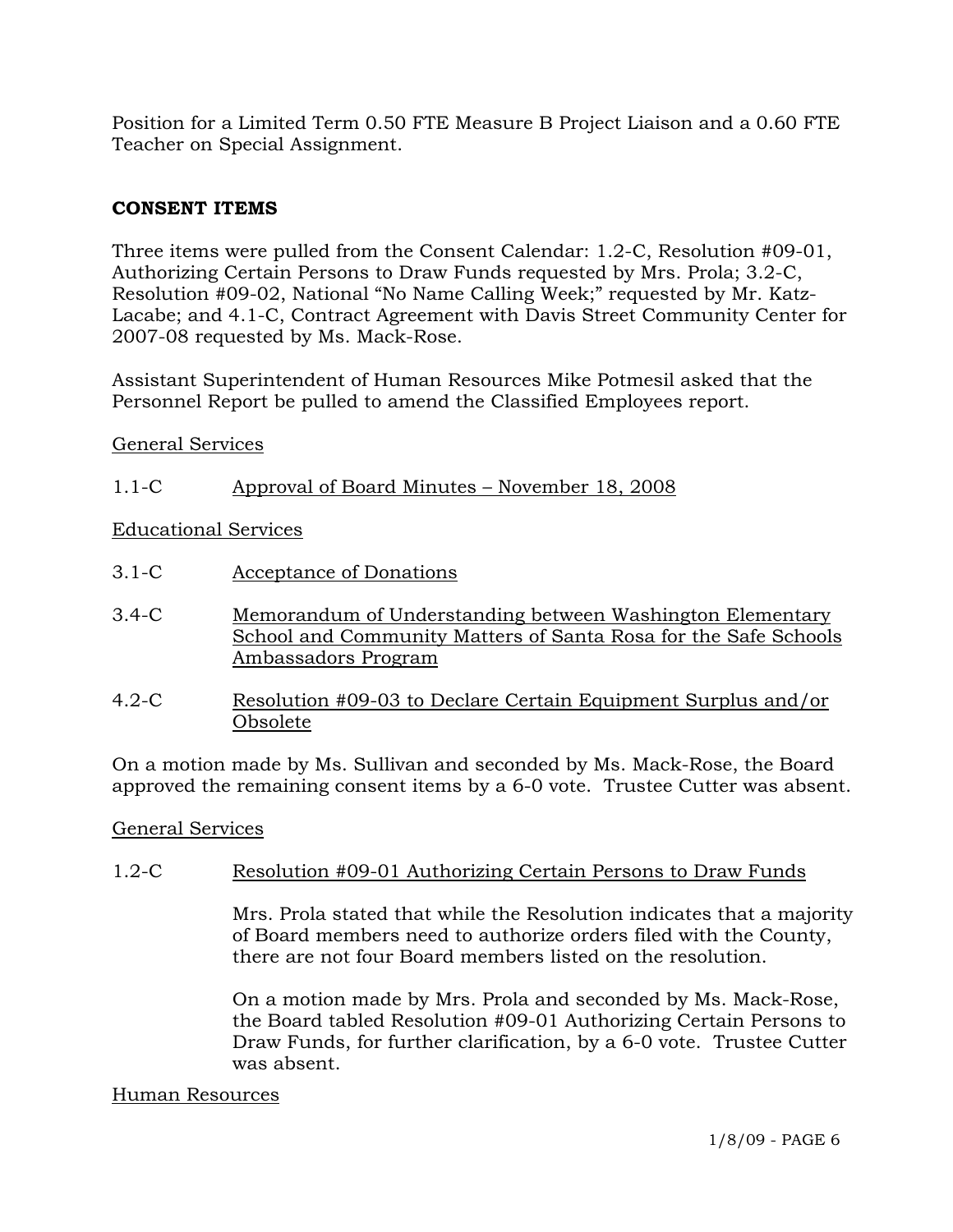### 2.1-C Acceptance of Personnel Report

Assistant Superintendent Mike Potmesil stated that the request for a leave of absence had been withdrawn and asked that Position # 963 be removed from the Classified Employees Personnel Report.

On a motion made by Ms. Sullivan and seconded by Mrs. Hague, the Board approved the Classified Employees' Personnel Report as amended by a 6-0 vote. Trustee Cutter was absent.

#### Educational Services

### 3.2-C Resolution #09-02, National "No Name Calling Week:" January 26- 30, 2009

Mr. Katz-Lacabe explained that as part of the Healthy Kids Survey, which is conducted every two years, one of the consistent themes is that name-calling remains a very prevalent issue, adding that it is very important that the District continues to work diligently to ensure that every school and every classroom is free from all forms of bullying.

It was also noted that there was a typo, with staff indicating that they would correct it.

On a motion made by Mr. Katz-Lacabe and seconded by Mrs. Hague, the Board adopted Resolution #09-02, National "No Name Calling Week:" January 26-30, 2009, as corrected, by a 6-0 vote. Trustee Cutter was absent.

#### Business, Operations and Facilities

# 4.1-C Contract Agreement with Davis Street Community Center for 2007- 08

Ms. Mack-Rose raised concerns with regards to Davis Street's request that the amount of start-up costs be applied to the rent in 2007-2008 for the pilot child care program at Washington Elementary School which was discontinued because it did not generate enough child care age students. She asked that this item be tabled for further information.

On a motion made by Mrs. Hague and seconded by Mrs. Prola, the Board tabled the contract agreement with Davis Street Community Center for 2007-08 by a 6-0 vote. Trustee Cutter was absent.

# **ACTION ITEMS**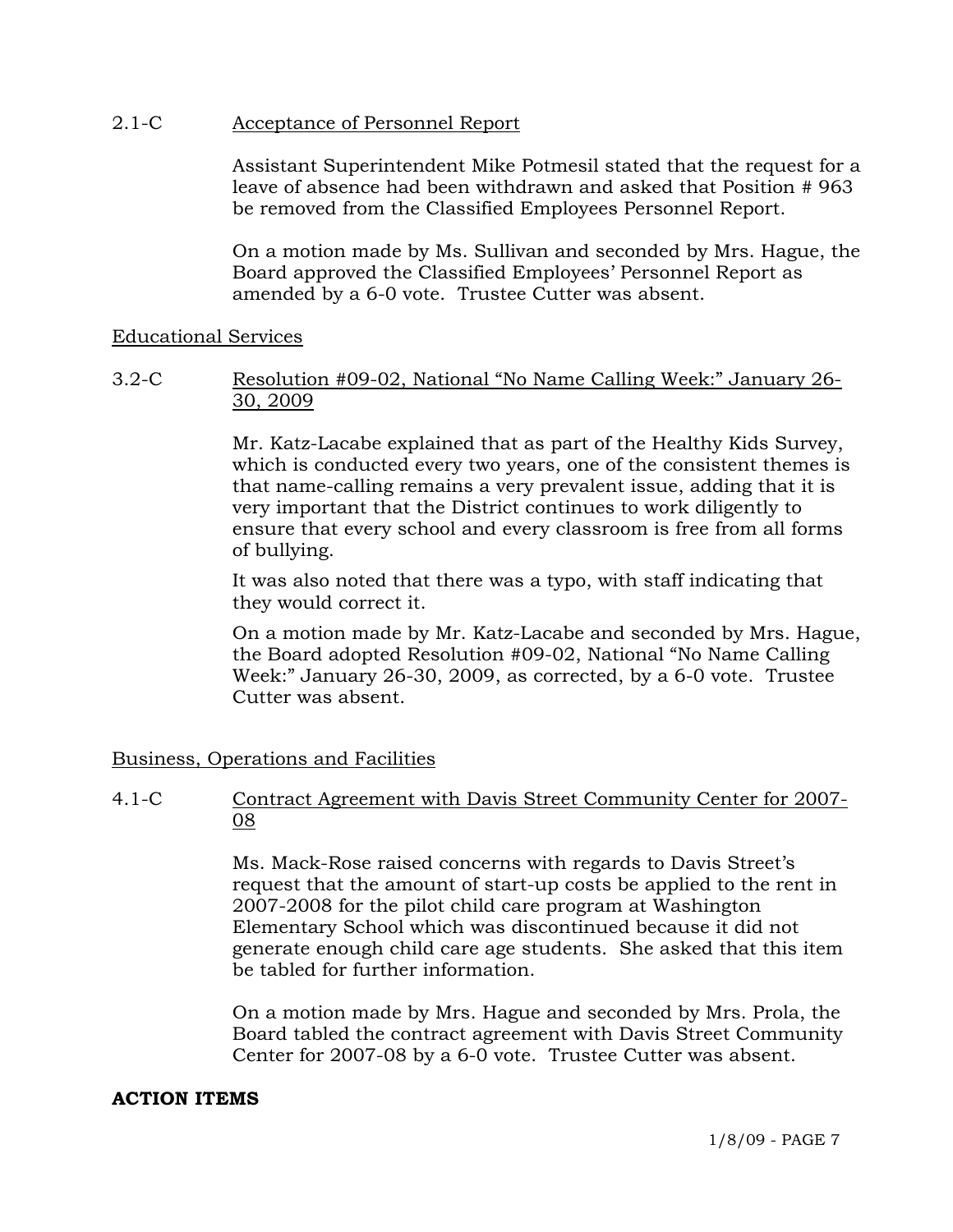### General Services

### 1.1-A Alameda County School Boards Association (ACSBA) Representative

On a motion made by Mrs. Hague and seconded by Mr. Katz-Lacabe, the Board appointed Carmen Sullivan as Alameda County School Boards Association (ACSBA) representative by a 6-0 vote. Trustee Cutter was absent.

#### 1.2-A Alameda County School Boards Association (ACSBA) Alternate

On a motion made by Mr. Katz-Lacabe and seconded by Mrs. Hague, the Board appointed Diana Prola as Alameda County School Boards Association (ACSBA) alternate by a 6-0 vote. Trustee Cutter was absent.

### 1.3-A Eden Area Regional Occupational Program (ROP) Governing Board Representative

On a motion made by Ms. Morgan Mack-Rose and seconded by Ms. Sullivan, the Board appointed Hermy Almonte as Eden Area Regional Occupational Program (ROP) Governing Board representative by a 6-0 vote. Trustee Cutter was absent.

#### 1.4-A Eden Area Regional Occupational Program (ROP) Governing Board Alternate

On a motion made by Ms. Morgan Mack-Rose and seconded by Mrs. Prola, the Board appointed Mike Katz-Lacabe as Eden Area Regional Occupational Program (ROP) Governing Board alternate by a 6-0 vote. Trustee Cutter was absent.

### 1.5-A Mid-Alameda County Special Education Local Plan Area (MACSELPA) Representative

On a motion made by Ms. Morgan Mack-Rose and seconded by Ms. Sullivan, the Board appointed Lisa Hague as Mid-Alameda County Special Education Local Plan Area (MACSELPA) representative by a 6-0 vote. Trustee Cutter was absent.

1.6-A Mid-Alameda County Special Education Local Plan Area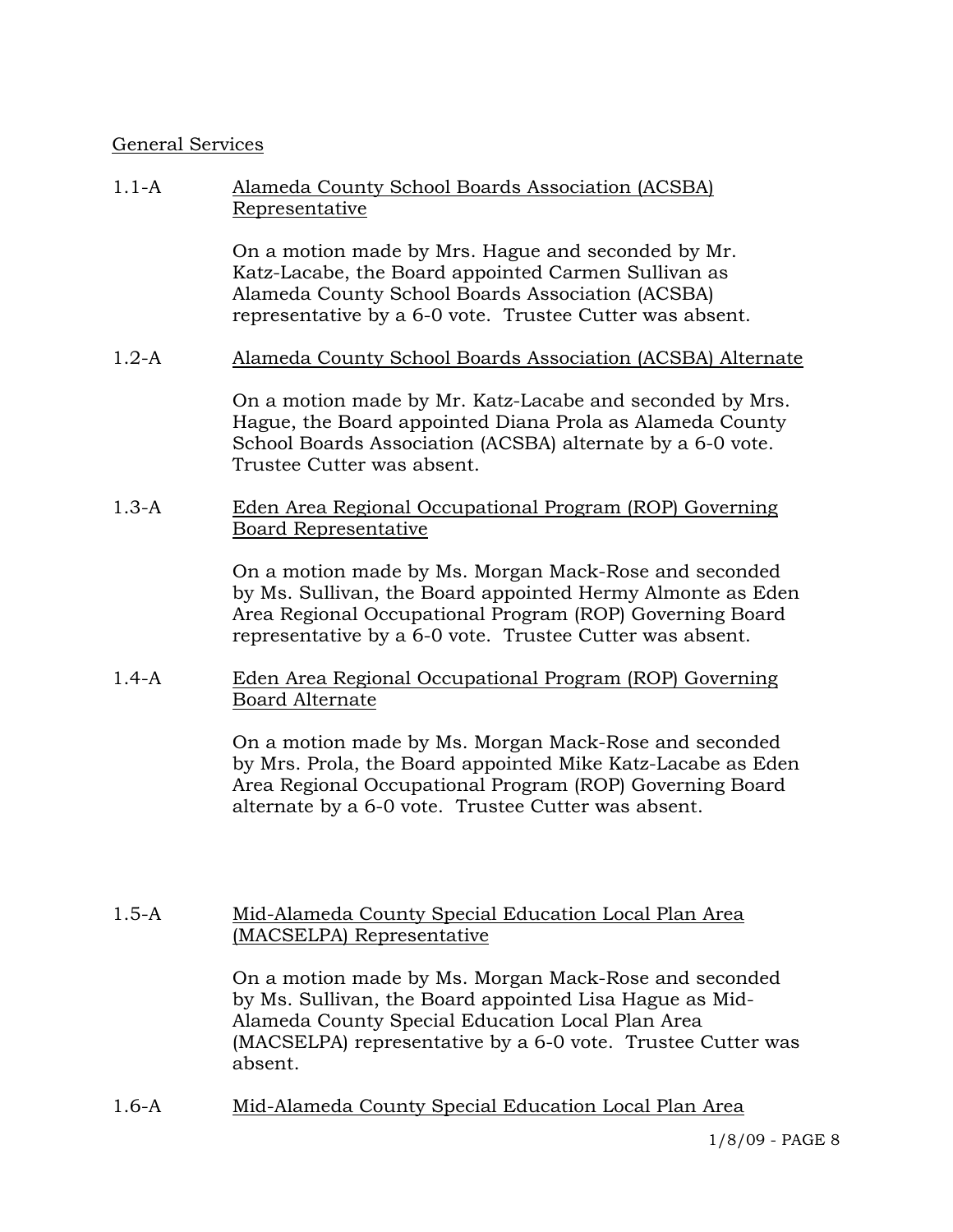### (MACSELPA) Alternate

On a motion made by Mrs. Prola and seconded by Ms. Sullivan, the Board appointed Pauline Cutter as Mid-Alameda County Special Education Local Plan Area (MACSELPA) alternate by a 6-0 vote. Trustee Cutter was absent.

#### 1.7-A Drug, Alcohol, Tobacco Education (DATE) Committee Representative

On a motion made by Mrs. Prola and seconded by Mrs. Hague, the Board appointed Pauline Cutter as Drug, Alcohol, Tobacco Education (DATE) Committee representative by a 6-0 vote. Trustee Cutter was absent.

### 1.8-A Drug, Alcohol, Tobacco Education (DATE) Committee Alternate

On a motion made by Mrs. Hague and seconded by Mrs. Prola, the Board appointed Mike Katz-Lacabe as Drug, Alcohol, Tobacco Education (DATE) Committee alternate by a 6-0 vote. Trustee Cutter was absent.

### 1.9-A San Leandro Disaster Preparedness Council Representative

On a motion made by Mrs. Hague and seconded by Ms. Sullivan, the Board appointed Pauline Cutter as San Leandro Disaster Preparedness Council representative by a 6-0 vote. Trustee Cutter was absent.

# 1.10-A San Leandro Disaster Preparedness Council Alternate

On a motion made by Ms. Morgan Mack-Rose and seconded by Mrs. Prola, the Board appointed Carmen Sullivan as San Leandro Disaster Preparedness Council alternate by a 6-0 vote. Trustee Cutter was absent.

# **CONFERENCE ITEMS**

# General Services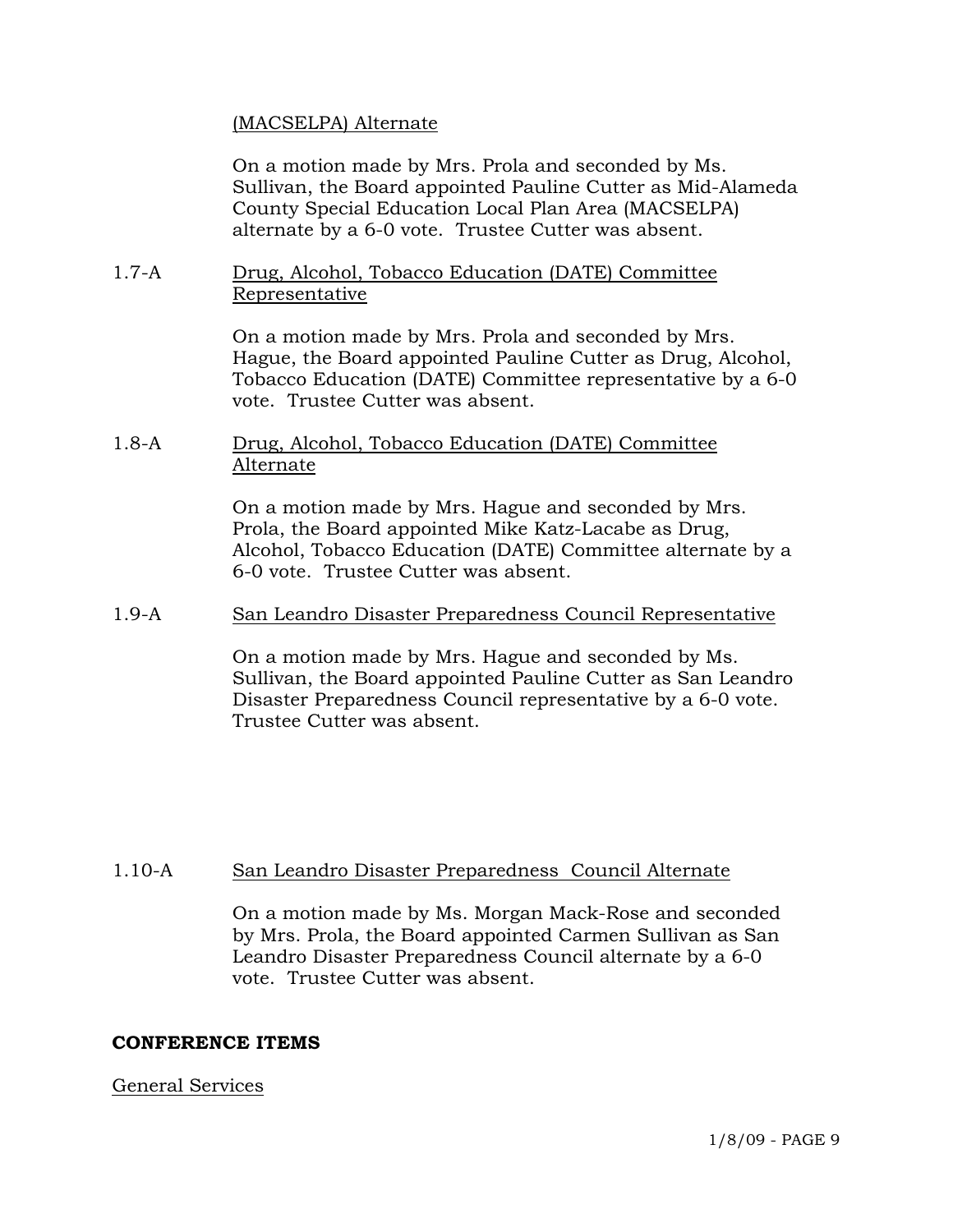### 1.1-CF Superintendent's Budget Advisory Committee

Superintendent Lim explained that in March of 2008, the Board approved forming a Budget Advisory Committee to provide feedback to the Superintendent on any budget enhancements or reductions. In the original proposal, she recommended two Board members as observers to the process; however, the Board did not approve this recommendation. In light of the fact that the current Board has shown some interest, she is requesting that Board reconsider adding two Board members to this committee, restricting their role as observers to the process.

Prefacing the discussion, Mr. Katz-Lacabe read an email from Mrs. Cutter stating that she would support the recommendation, and suggested that two members attend the meetings on a rotating basis, and that Mrs. Hague be one of the members because of her experience with such a committee in her district.

In an effort to add more clarification, Mrs. Hague explained how the process has worked in her district and challenges that are faced by having Board members on the committee.

On a motion made by Mrs. Hague and seconded by Mr. Almonte, the Board approved the Superintendent's recommendation adding two Board members to the Budget Advisory Committee, restricting their role as observers to the process by 6-0 vote. Trustee Cutter was absent.

#### Facilities and Construction

#### 5.1-CF 9th Grade Campus Construction Sign

The Board discussed and considered approving the 9th Grade Campus construction sign.

Questions and suggestions raised by the Board included placement of the sign, adding an estimated date of completion, and changing the font of the "Redevelopment Agency" to be consistent with the other wording.

On a motion made by Mrs. Prola and seconded by Ms. Sullivan, the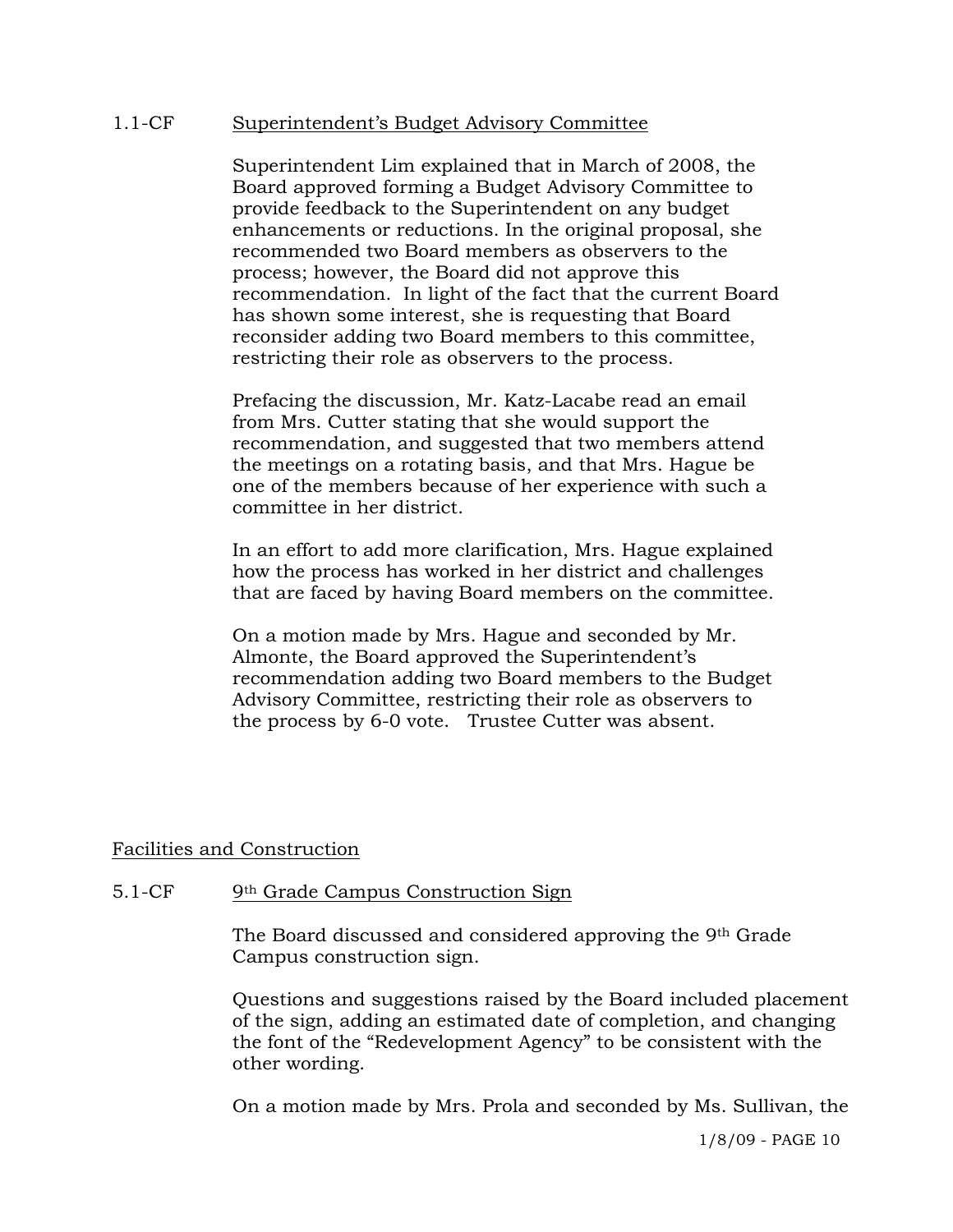Board approved the 9th Grade Campus construction sign with the following amendment that the font of "Redevelopment Agency" be consistent with the font of other wording on the sign by a 6-0 vote. Mrs. Cutter absent

# **ADDITIONAL SUGGESTIONS AND COMMENTS FROM BOARD MEMBERS**

The Board members shared fond memories of parent activist Gerald Shovlin and how he touched their lives and the lives of the parents, teachers, and students of San Leandro Unified.

Additional comments included:

- Ms. Mack-Rose commented on an email from Yvonne Day regarding why the upcoming Board Retreat on Saturday, January 10 was a closed session meeting.
- Mrs. Hague commented that despite the dire situation the District is facing, she has become aware of possible federal financial opportunities which may pave the way for the District to look at Burrell Field, John Muir Middle School pool, teaching training, and technology.
- Mrs. Prola commented that she would be attending the School Services of California's Governor's Proposal for the 2009-10 State Budget and K-12 Education on January 12, along with the Superintendent and Assistant Superintendent Chin-Bendib. She also said that she would like the Finance Committee to survey all stakeholders, and District employees regarding budget cuts.